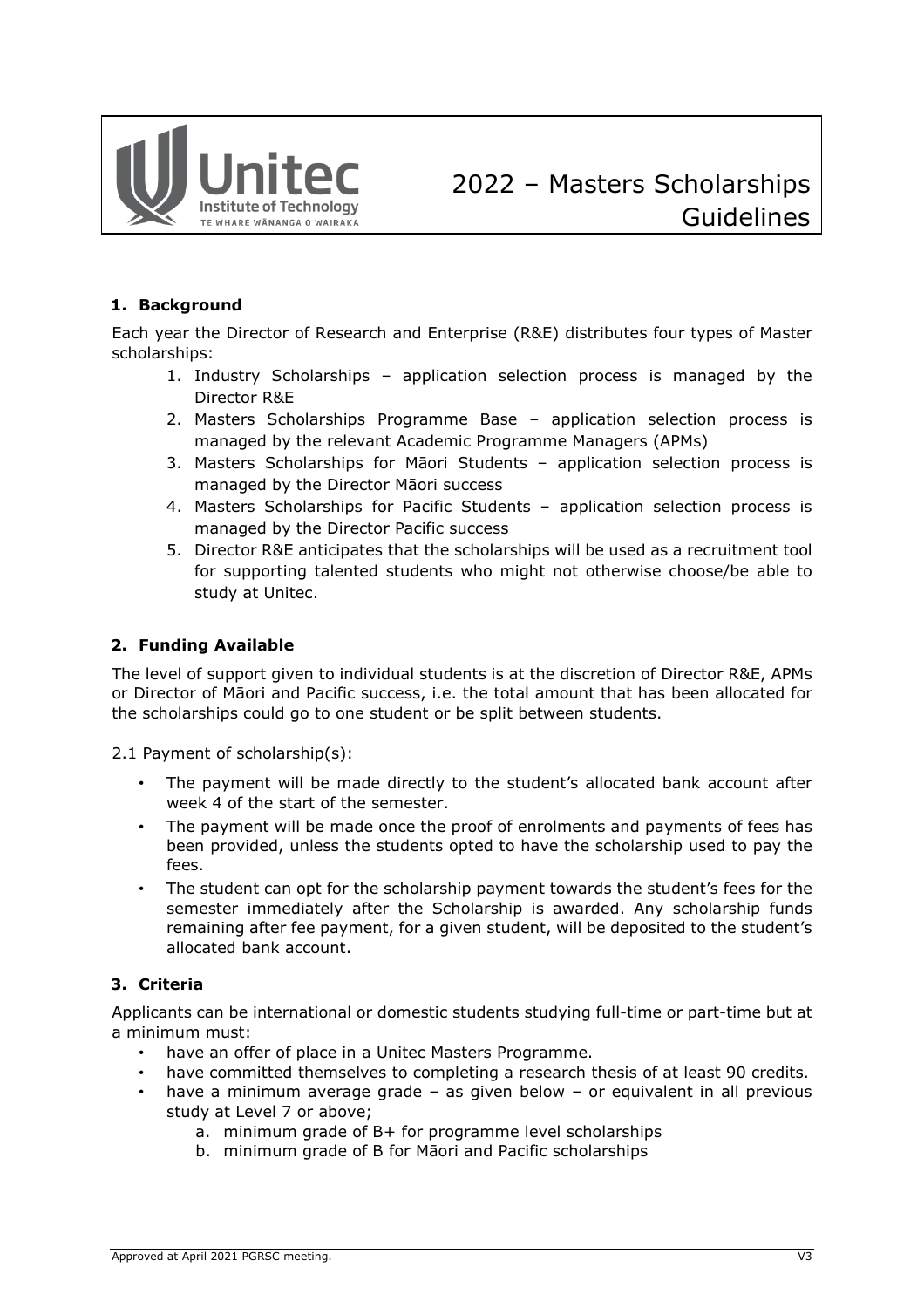- c. minimum grade of B- for industry scholarships
- Provisional grades can be used to calculate the GPA if necessary.
- Full-time Unitec staff are not eligible for these scholarships.

Tūāpapa Rangahau must be advised at the earliest opportunity if there are no students who meet the above eligibility criteria.

Where a number of applications are received from students in a particular programme, all of whom meet the criteria, a transparent process for application and selection must be put in place by the directors or APMs at their discretion.

Applicants must declare any other scholarships they have received, have applied for, or intend to apply for. Directors or APMs have the discretion to allocate or not allocate scholarships to students who hold other scholarships.

In instances where student's fail to meet scholarship deadlines due to technical enrolment issues or other factors caused by Unitec, which are outside of their control, Programme, Priority Group and Industry Scholarship review panels may exercise discretion with their decision to include or exclude the individual concerned. These groups should report this discretion back to the PGRSC for the purposes of systems improvement.

#### **4. Scholarship Acceptance Requirements**

For the scholarship to be awarded the successful applicants must sign the Scholarship Terms and Conditions document while providing any required supporting documents; for example, proof of enrolment or documentary proof of bank account number.

### **5. Other obligations and conditions**

- The offer of the scholarship is made subject to all information provided by the Recipient being true and accurate.
- By accepting the offer of the scholarship, each recipient agrees to the Scholarship Terms and Conditions.
- The offer of the scholarship is only valid for the intake defined in the scholarship letter of offer and cannot be deferred.
- The recipient is responsible for advising the Director or APM of any changes in circumstances that would make him/her ineligible for continuation of the Scholarship, e.g. unenrolled in a programme.
- By accepting the offer of the scholarship, each recipient agrees to allow for their personal information to be provided to Unitec (or any third party engaged by Unitec) to use that information (names, photos and images) for marketing and promotional purposes without further compensation.

### **6. Termination of Recipient's Scholarship**

The Scholarship will terminate:

- If the recipient ceases to meet the eligibility criteria; or
- If the recipient breaches any regulations of the scholarship; or
- If Unitec determines that the student is guilty of misconduct and after consultation with Tuapapa Rangahau, deems that it is not appropriate for the recipient to continue to hold the scholarship.